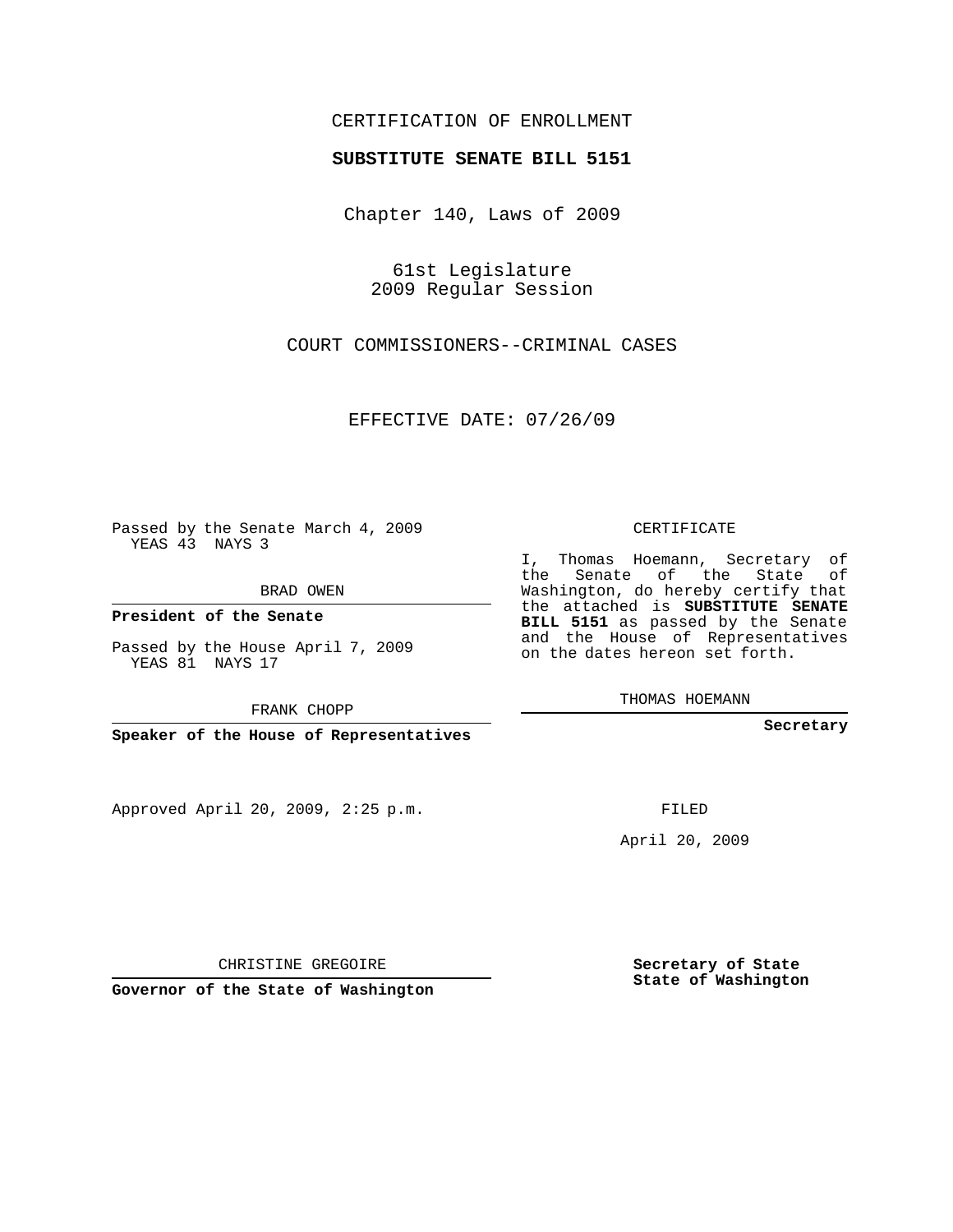## **SUBSTITUTE SENATE BILL 5151** \_\_\_\_\_\_\_\_\_\_\_\_\_\_\_\_\_\_\_\_\_\_\_\_\_\_\_\_\_\_\_\_\_\_\_\_\_\_\_\_\_\_\_\_\_

\_\_\_\_\_\_\_\_\_\_\_\_\_\_\_\_\_\_\_\_\_\_\_\_\_\_\_\_\_\_\_\_\_\_\_\_\_\_\_\_\_\_\_\_\_

Passed Legislature - 2009 Regular Session

**State of Washington 61st Legislature 2009 Regular Session**

**By** Senate Judiciary (originally sponsored by Senators Kline, Rockefeller, and Kohl-Welles)

READ FIRST TIME 01/23/09.

 1 AN ACT Relating to the appointment of court commissioners to assist 2 with criminal cases; and amending RCW 2.24.010.

3 BE IT ENACTED BY THE LEGISLATURE OF THE STATE OF WASHINGTON:

 4 **Sec. 1.** RCW 2.24.010 and 1990 c 191 s 1 are each amended to read 5 as follows:

 (1) There may be appointed in each county or judicial district, by the judges of the superior court having jurisdiction therein, one or more court commissioners for said county or judicial district. Each such commissioner shall be a citizen of the United States and shall hold the office during the pleasure of the judges making the appointment.

12 (2)(a) There may be appointed in counties with a population of more 13 than four hundred thousand, by the presiding judge of the superior 14 court having jurisdiction therein, one or more attorneys to act as 15 criminal commissioners to assist the superior court in disposing of 16 adult criminal cases. Such criminal commissioners shall have power, 17 authority, and jurisdiction, concurrent with the superior court and the 18 judges thereof, in adult criminal cases, to preside over arraignments, 19 preliminary appearances, initial extradition hearings, and